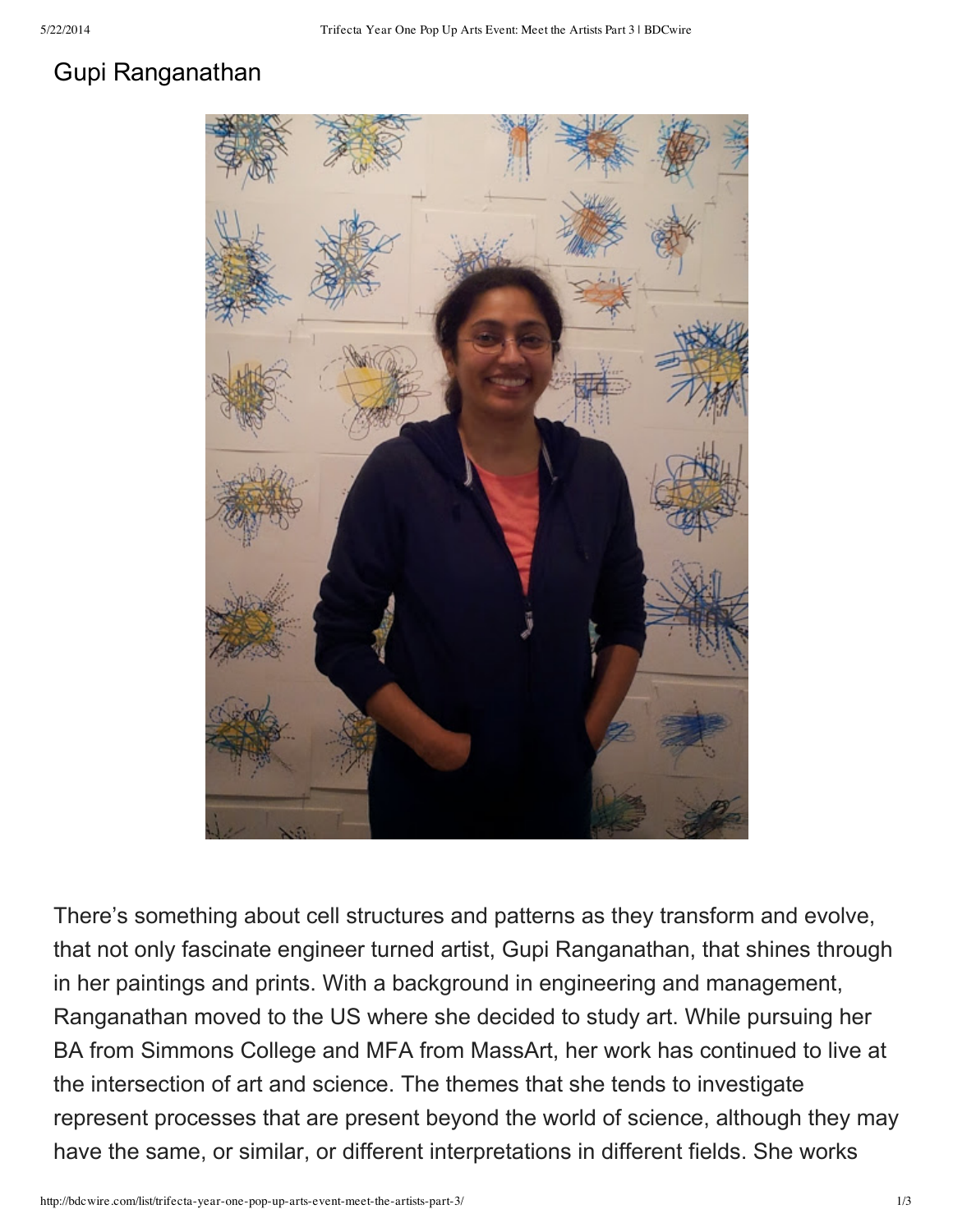with an open mind and allows her series' of paintings when I start on a series to evolve organically out her prior works without being categorized as particularly artistic or scientific.

Q: You come from a science background, but have since been focused on your art. How does the artistic process compare to that of scientific research or science in general?

A: In the artistic process, I usually start by reading and researching the area of interest. I do not have a set hypothesis. I have learned over the years that the process I use in my studio is very similar to the process that scientists use. When I am interested in a particular theme or topic, I set up a series of art experiments that I set up similar to what one might find in a laboratory. The only difference that I have found between the artistic process and scientific research is that there is no need for conclusive evidence in the artistic endeavor. In both fields, the creative leaps that the artist or scientist has during the process distinguishes good work from great work.

Q: Tell me a little about the pieces you will be showing at Trifecta Year One. A: I will be showing artworks from the Emergence series at Trifecta Year One. In Emergence, I concentrated on the dynamic nature of the changes that constantly evolve and inform who we are as a species. In this series, I collage torn samples from silkscreen prints from layered drawings of linear connections. I put together multiple pieces and interconnect them through mark making (using acrylic pens) as by applying one or two simple pieces of logic to discover the complex systems, processes and / or patterns that emerge in each large artwork.

Q: What intrigues you about cell structures and patterns as they transform and evolve, that they are the focus of your paintings and prints?

A: I believe that my body is the source of all my memory. It remembers what I am, where I come from, where I am now, and where I am going. It carries encoded packets of information at the cellular and sub-microscopic level that continuously track its evolution from a unicellular microorganism to its current stage as a human being. It constantly processes these memories to generate new information that will be encoded as knowledge and passed on to the next generation. By continuously creating, preserving, changing and recombining the different elements in my